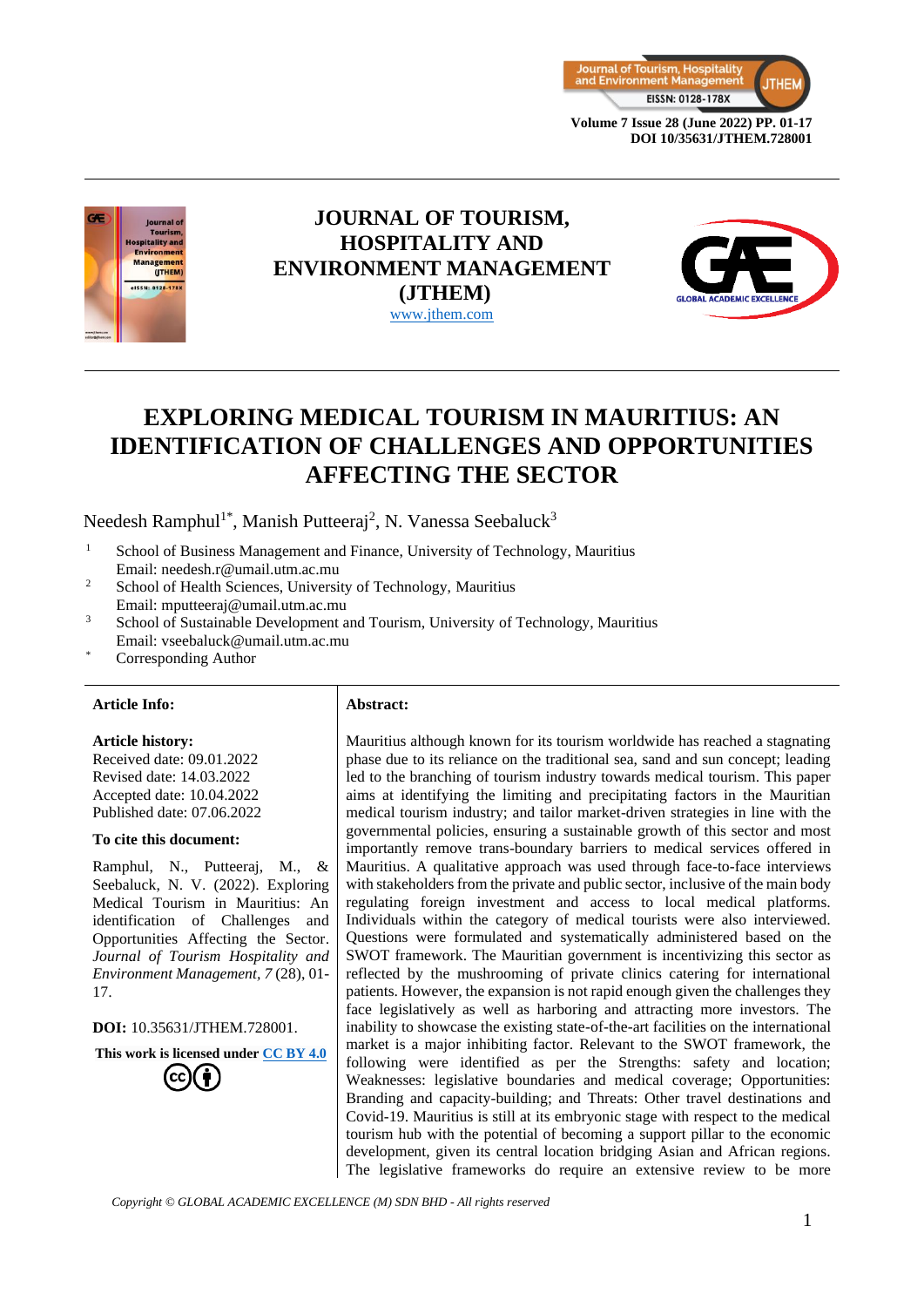

supportive of such developments, while bi-lateral agreements with foreign allies may potentiate this hub.

#### **Keywords:**

Healthcare, Medical Tourism, SWOT Analysis, Strategic Management

#### **Introduction**

Developing countries such as Malaysia, Thailand, India, Brazil and South Africa among others are all competing for the current USD 100 billion global market represented by medical tourism (MT), on which the Asian and Middle East countries are moving in fast to set a mark (Health Tourism, 2020). The global MT market was valued at approximately USD 15.5 billion in 2017 and in a recent report carried out by PWC in 2018, the Medical Tourism market is expected to be valued at \$125 billion by 2021 (Wilson, 2018). This type of tourism grew out of reversed globalization; characterized by people from developed countries travelling to less developed countries for health care assistance (Connell, 2013; and Yeoman, 2008 in Singh, 2019). Some of the perks of medical tourism includes modern healthcare at an affordable price; avoiding long waiting lists in the home country for treatment and services, and limitations of treatment options (Karadayi-Usta and Serdarasan, 2020). Coupled with the ease of travel and accessibility to reputed healthcare professionals, these home-based limiting factors have contributed to the increasing growth of this sector. Emerging market economies with medical expertise and medical facilities at low cost, coupled with attractive tourism sites, are expected to drive MT market over the forecast period. Recent studies have shown that international patients value availability of high technology medical care over cost (Wilson,2018), hence resulting in quality taking precedence over cost and accessibility. The top 10 destinations for MT have been found to be: Costa Rica, India, Malaysia, Thailand, Singapore, Dubai, Mexico, South Korea, Taiwan, Turkey and USA (Saxena, 2020). The most sought-after treatment by medical tourists are; dentistry, cosmetic surgery, cardiac conditions, in vitro fertility, weight loss, dermatology, liver, kidney transplants and spine surgery (Stephano,2018). This boom in MT has been seen to benefit many countries as a means to diversify their economies and consequentially increasing the competition for MT destinations (Connell, 2006; 2013). Destinations have been compelled to introduce branding concepts as part of their medical tourism marketing approaching which others such as Cuba, have had to develop niche MT as they could not compete price-wise with destination in Latin America (Connell, 2006). Hence this bring to say that the concept of MT faces some opportunities and threats that engages destination to analyse on their strengths and weaknesses in order to establish themselves as reputed MT destinations.

Mauritius, set as a remote destination provides the opportunity to tourists to enjoy peaceful holidays away from the madding crowd. This paradise island picture serves as a pillar in establishing Mauritius as a favourite tourist hotspot for holiday makers wishing to have recourse to some form of medical treatment. The remoteness of the island offers medical tourist much sought privacy and calmness ideal for convalescence. Since the island has good private healthcare facilities, Mauritius is no exception to those countries that want to tap into MT. With a view to further diversify the Mauritian economy, the government is trying to convert Mauritius into an MT hub in Sub Saharan Africa region. As part of the sustainable growth experienced over the last few years, the Mauritian private healthcare sector now boasts state-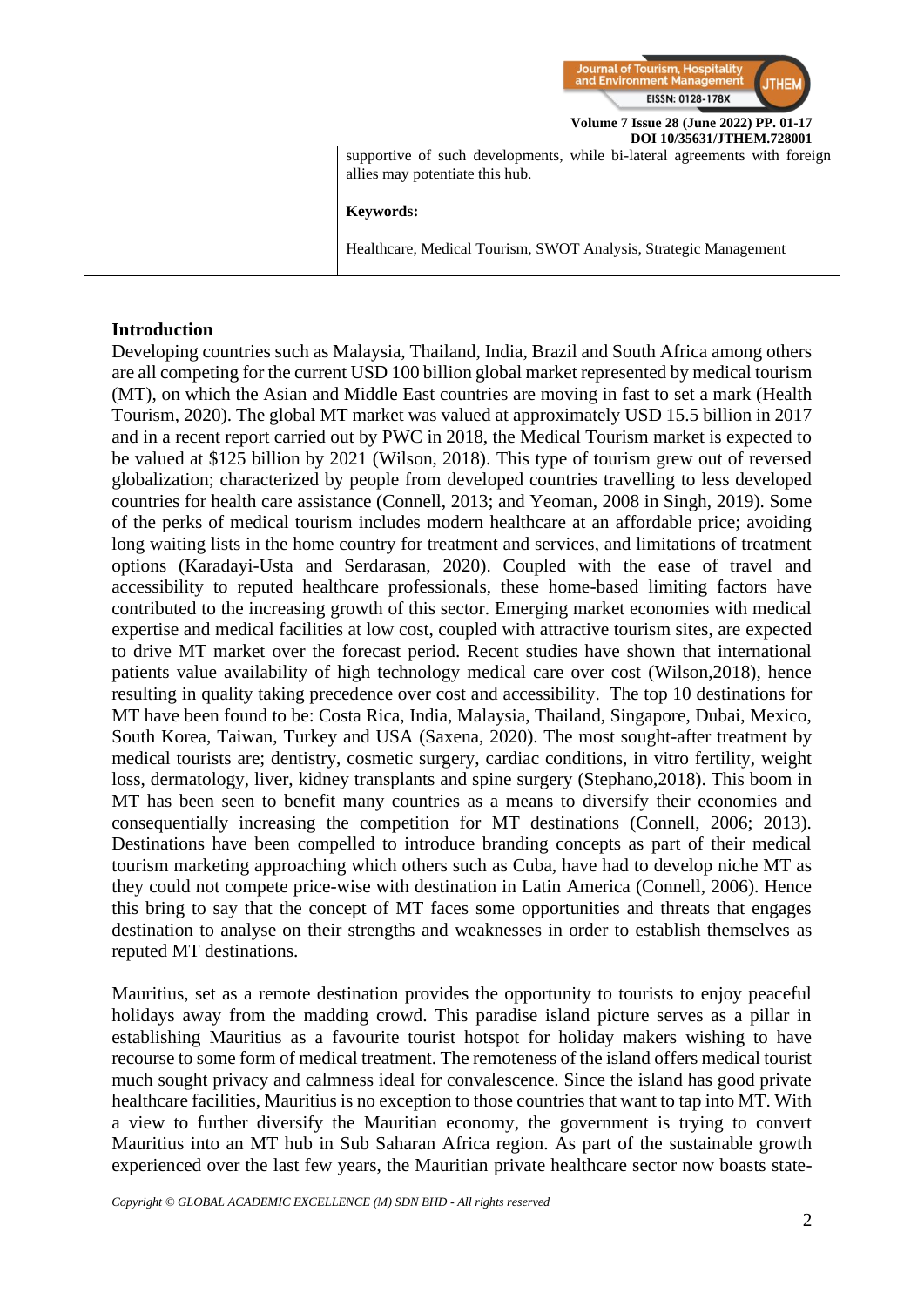

of-the-art facilities and highly-qualified personnel sources locally and overseas, providing comprehensive high-end medical care, enabling Mauritius to position itself as a leading destination for medical travel in the Indian ocean and across the African continent.

Mauritius has an impressive track record as an upmarket tourist destination and is now gradually transforming itself into a leading medical hub in the region. In 2016, more than 18,000 foreign patients travelled to Mauritius for both inpatient and outpatient procedures and the value of the private health industry is estimated at around MUR 2 Billion (EDB website). However, the Mauritian MT sector is facing lot of competition from Asian countries and challenges in the local context. Consequently, a SWOT analysis of the Mauritian MT sector is deemed essential to uncover areas of opportunities and weaknesses to tailor strategies ensuring a continuous growth in the sector. The outcomes of this research are critical to further attract foreign investment in Mauritius to improve the medical services as well as diversify the treatment options for a greater market.

#### **Literature Review**

# *Emergence of Medical Tourism*

MT can be seen a niche market of the tourism industry (Singh, 2019; Connell, 2006). The term MT has overtime encountered several definitions in an attempt to shed light on its complex nature. The first taxonomy of Health, Wellness and Medical tourism definitions provided opened on the umbrella term "Health Tourism" consisting of medical tourism and wellness tourism. The term MT can be anchored as the act of travelling abroad for tourism purposes whilst at the same time having recourse to affordable and available medical treatment with the view of increasing one's wellness. Here the notion of this definition is strongly rooted in the definition of tourism (Mathieson & Wall, 1982) where tourist travel to meet their needs; and aligns with Anvekar (2012), who defined MT as a blend of tourism and health where patients receive cost effective medical treatment in collaboration with the tourism industry. MT can be seen as an innovative product of the tourism industry especially that of developing countries (Fang, 2020). The development of MT, has given place to the emergence of brokers or intermediaries specializing in planning, organizing and coordinating MT (Lunt & Carrera, 2010; Mogaka, Mashamba-Thomson, Tsoka-Gwegweni and Mupara, 2017; Dalen & Alpert, 2019). Therefore, evidence of research point towards the business opportunities that arise out of MT.

Studies have further debated that the process of supplying MT is facilitated by the joint marketing effort between private and public sectors (Connell, 2006; Heung et al., 2010). Because of the interaction that exist between the health sector and the hospitality industry, governments have developed and marketed medical tourism as part of their strategic plan for addressing competition amongst destinations offering the same types of tourism product (Connell, 2006). Coupled with a destination's attributes (Beerli and Martin, 2004) the success factors of MT can be attributed to globalization, reduced cost, demand for good health, technology, fast track action and accreditation and certification (Singh, 2019, Warren, 2020). Most countries that have become renowned for MT are developing countries such as Costa Rica, India Malaysia, Mexico, South Korea, Taiwan, Thailand and Turkey and form part of a top ten list of most preferred destination for medical tourism (Dalen & Alpert, 2019). In the African region, South Africa and Mauritius are well sought after for certain types of medical tourism ranging from cosmetic to physiological needs (Connell, 2006, Mogaka et al., 2017).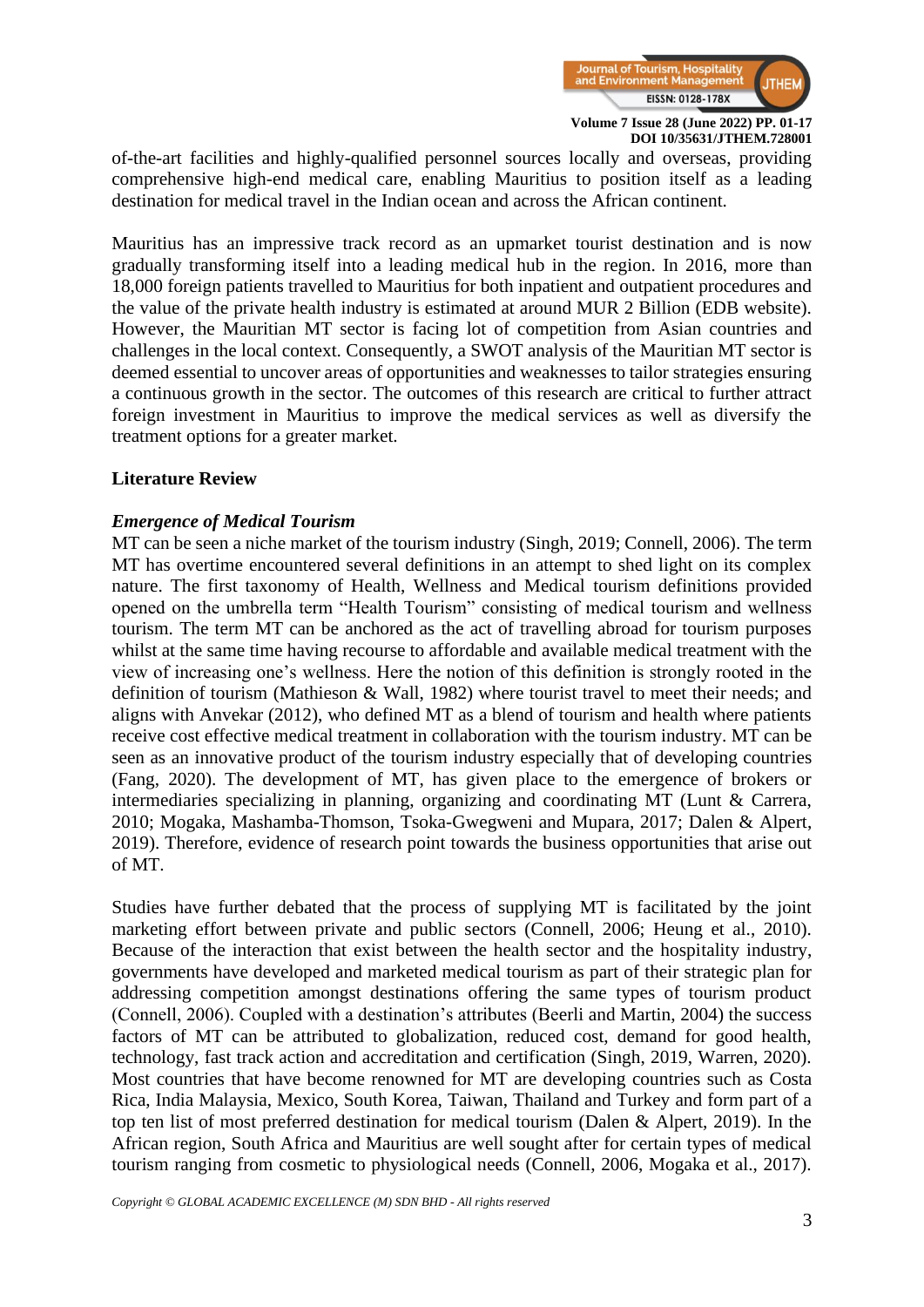

Beladi et al. in 2019, carried out a cross country analysis of the extent to which MT is economically beneficial, demonstrating that the economic revenues for non-OECD countries was much higher and therefore more economically profitable for those countries. In order to enjoy the benefits of MT several destinations have invested in its development, giving rise to destinations competing for market share.

# *Generic Drivers of Medical Tourism*

Since MT pairs with the products and services offered by the tourism sector, studies have shown that beyond travelling abroad in search of more affordable medical treatments, people have been motivated by the push (affordability, adjournment, unavailability, inferior health service, lack of health insurance, privacy and confidentiality and legal liability) and pull factors (low cost, less waiting time, availability of treatment, quality, socio-cultural familiarity, tourist attraction, personalization and technology) of MT (Anvekar, 2012; Singh, 2019).

# *Demand for Medical Tourism*

The range of treatments that triggers the demand for MT ranges from dentistry, cosmetic surgery, cardiology, IVF treatment, bariatric surgery, eye surgery, organ transplant, diagnosis and checkup, orthopedics surgery (Lunt & Carrera, 2010; Gaines & Lee, 2019; Dalen & Alpert, 2019). Recent studies have revealed that the demand for birth tourism, i.e. travelling to seek foreign citizenship for the newborn and cancer treatment were the new trends in MT (Karadayi-Usta & Serdarasan, 2020). The demand for MT has to be viewed in relation to the supply factors as there is a relationship between factors that affect a tourist destination choice and the medical treatments and services proposed (Heung et al, 2011). The conceptual demand and supply model developed by Heung et al. 2011, for MT identifies key factors to be taken into consideration. On the demand side factors such as need, advertising and distribution channels, selection of destination and selection of medical services are considered and on the supply side infrastructure, promotion, quality and communication are considered.

#### *Meeting The Need for Medical Treatment Abroad*

Countries in Latin America, North Africa and Asia has seen an increase in MT demand as the treatments sought after by people are either too expensive in their home countries, or unavailable, inadequate, illegal, too long waiting time or not covered by their insurance policy (Connell, 2013; UNWTO, 2018; Gaines & Lee, 2019; Singh, 2019). Hence the need for MT arises out of patients needing surgical or other specialized treatments (Anvekar, 2012; Dawn & Pal, 2011). Literature has pointed out that this need is mostly generated by the elites but in the African context, needs supersedes elitism (Mogaka et al, 2017). These different needs are met through the supply chain in terms of quality, accreditation and legislation above that of the relevant treatment. Research has revealed that patients are technology, cost, accessibility and experience conscious when it comes to MT (Figure 1).

The rise in price of healthcare cost in many developed countries has served as a catalyst in the emergence of MT (Connell, 2006; Fetscherin & Stephano, 2016; Gaines & Lee, 2019; Singh, 2019). The preferred countries for MT are largely due to the low cost of the medical services provided especially in South East Asian destinations given the relative difference in currency conversion, favoring travelers from developed countries; facilitating self-financing for medical tourists (Connell, 2006; Smith, Alvarez & Chanda, 2011; Dawn & Pal, 2011; Wong, Velasamy, Nuraina & Arshad, 2014). Technological advancement in developing countries has been possible due to globalization. People are indeed impressed by latest advancement in technology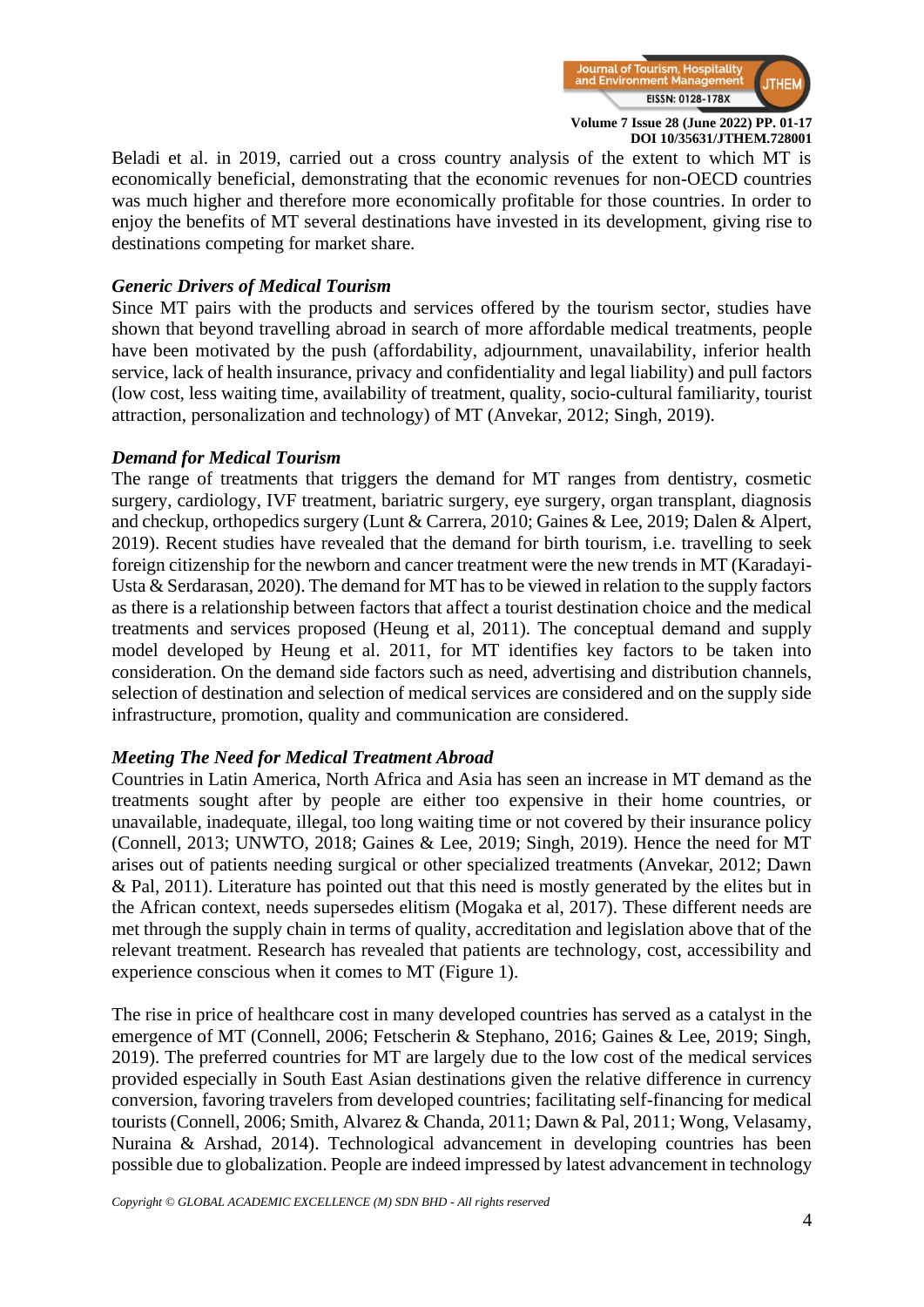

that can cater for the treatments they require and are willing to embark in new models of treatment with a reliance on artificial intelligence as part of the therapeutical process (Singh, 2019). Trained staff and specialized medical practitioners are of paramount importance for MT development (Heung et al., 2011). Countries such as India even have state subsidies to train local supply of people working in the medical sector to cater for the needs of medical tourists (Dawn & Pal, 2011). However, the cost of meeting the needs of tourists through the provision of state-of-the-art facilities where highly skilled personnel perform their mastery does have implications for the host community. The legality of certain treatments is an important factor in attracting people seeking overseas medical services (Gaines & Lee, 2019). Imposed restrictions from the home-country can motivate MT among individuals. Unlawful abortions as observed in Ireland, the latter bearing the most stringent abortion law in the European countries (Aiken et al., 2018); Complex legal processes associated with gender reassignment as for the case of Turkish nationals, Citizenship-related complications with assisted reproduction (Hall, 2011; Gaines & Lee, 2019) and physician assisted suicide (Yu, Weng  $\&$ Meng, 2020), all cater for MT to destinations such as Thailand or Argentina without barriers to such practices (Smith, 2012; Connell, 2013;). Lastly, International accreditation adds value by mapping medical institutions against the global standards of medical care (Anvekar, 2012). Hospitals specifically catering for medical tourists can be considered at a competitive advantage if they are internationally accredited (Wong et al. 2014; Anvekar,2012; Dawn & Pal, 2011); with the parallel effect of improving and sustaining high quality service provision.

#### *Marketing: Creating Exposure to Foreign Medical Services*

Since many countries have found MT to have significant economic benefits, the marketing of MT in the face of competition is essential to attract 'customers' (Lunt & Carrera, 2010; Connell, 2013). Governments of MT destinations have devised strategies to market their comparative advantages as denoted by Thailand and Malaysia making use of large international trade fairs as platform to market MT (Wong et al, 2014). Malaysia also has a Health Care Travel Council (Wong et al., 2014) that nurtures public private partnerships through promotional campaigns similar to that of India (Anvekar, 2012). In Thailand, the Tourism Authority and independent high-profile private hospitals actively create awareness of their MT through e-marketing and media campaigns (Wong et al. 2014; Dawn & Pal, 2011). Web-based brokers, have put together packages and offer information regarding the different medical services available (Lunt & Carrera, 2010; Dawn & Pal, 2011).

#### *Medical Tourism Sector in Mauritius: Inherent Pull factors*

Mauritius is famous for being a sun, sand and sea destination (3S). For some years now, the island has been turning towards MT as a way to diversity its economy and make optimum use of its 3S-oriented strategy. This niche tourism industry has witnessed sustained growth with approximately 18,000 tourists coming to Mauritius in 2016 for medical treatment as in or out patients (EDB, 2020) primarily due to the quality and diversity of treatments made available. Common attributes which encourage medical tourism at the host country as usually, exoticism, accessibility, socio-cultural familiarity, language proficiency and uniqueness of the destination (Singh, 2019; Gaines & Lee, 2019; Connell, 2006; Hall, 2011; Fetscherin & Stephano, 2016; Gopaul, 2014). These boxes are easily checked by island destinations such as Mauritius.

Indeed, Mauritius is sought for its exoticism, remoteness, bilingual features as well as the spectrum of medical treatment available; bundled together, creating an 'appeal' factor as destination choice for foreign visitors. MT in Mauritius essentially encompasses cosmetic surgery, dentistry, In Vitro Fertilisation (IVF), detox centers and hair transplant among others.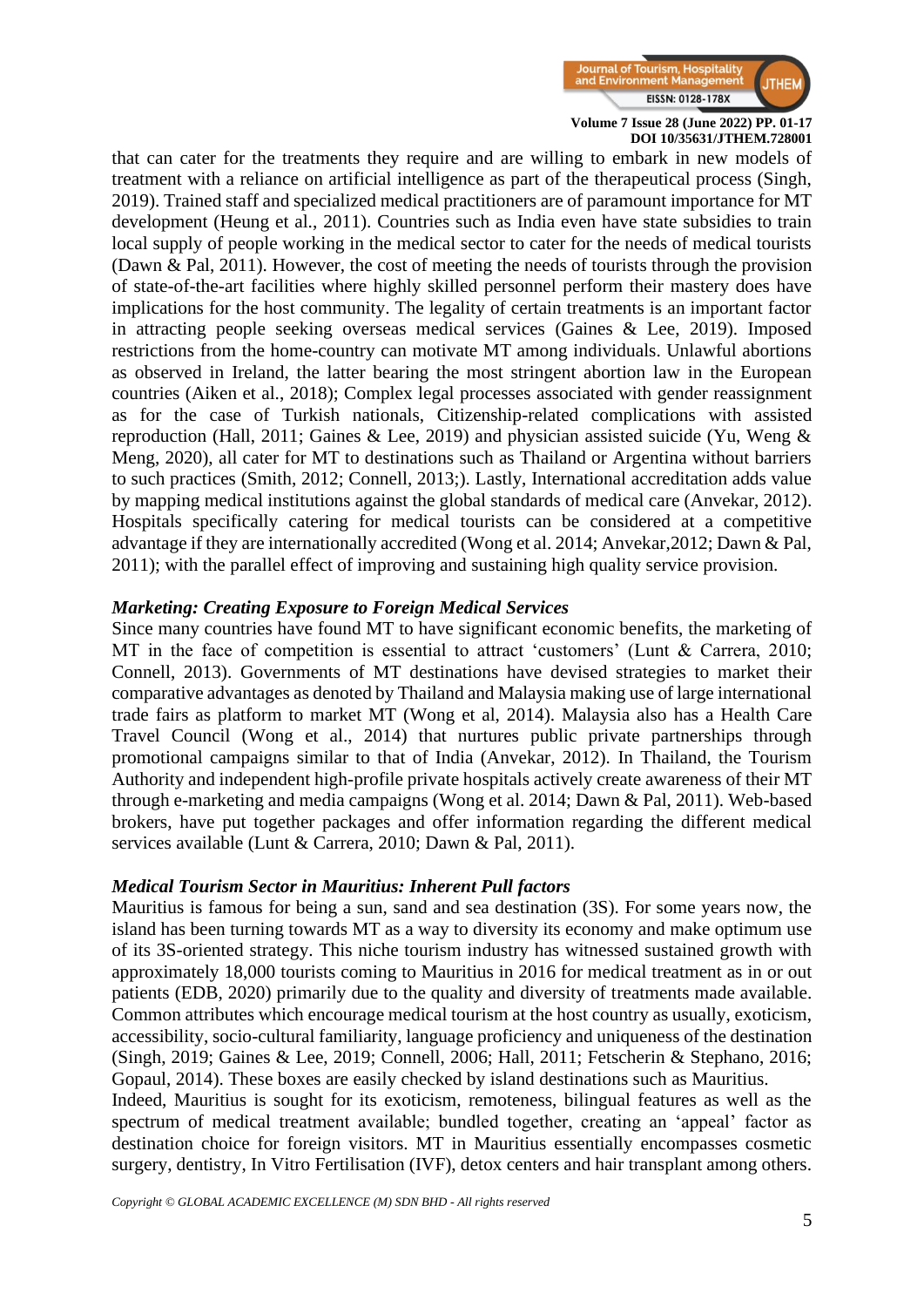

The benefit of such services in Mauritius is the coupling of treatment with recovery in secluded and peaceful locations; with the potential of enjoying different leisure activities that the island has to offer (MTPA, 2020). Mauritius boasts of free public medical care, with a total of 29 hospitals, out of which 18 are private clinics, the private medical sector has been encouraged by the government to develop MT for tourists which presently mostly originate from France, Madagascar and Seychelles (export.gov, 2019). Furthermore, the healthcare sector includes a large and international network of medical service providers through its private clinics where services are supported by the latest technological advances. Mauritius is gradually gaining momentum in wellness tourism, with an array of spas and therapeutic centers mushrooming across the island; supporting the establishment of Mauritius as a prominent MT hub.

#### **Research Methodology**

A qualitative approach was used for the purpose of this study segmented in 3 different stages; (i) semi-structured interview design, (ii) sample selection and interview process and (iii) data transcription and clustering. This method was deemed most appropriate given the relevance of information quality over a quantitative aspect and extraction of key elements using a 3-prong factorial sequence of questions to couple the progressive and immersive interactions with the involved stakeholders.

Development of the semi-structured interview questions was facilitated through a metaanalytical computerized search of literature using databases within the field (ABI/Inform collection, Emerald insight, Ingenta Connect, OxResearch, Science direct, and SAGE) and keywords such as medical tourism, SWOT, medical travel, trans-boundary medical coverage, barriers, opportunities; either as isolated terms or in strings. A total of 96 journals were identified and key factors relating to consumer-oriented, institutional strategies and governmental policies were used to formulate short-concise statements to open up discussions with the study sample (Table 1). Conventional strategies were also used to this end through screening of newspaper and business-related reports, conference proceedings, medical-tourism websites and advertised information from medical service providers.

A purposive selection of participants from different sectors of the healthcare industry engaged in MT was carried out. A list of all private national healthcare service providers was drawn including international franchises established in Mauritius offering services ranging from noninvasive to invasive treatments such as detoxification and surgeries among others. A total of 4 institutions were randomly selected. For the purpose of generating a holistic overview, a 'bottoms-up' approach was used, 4 participants were chosen from each of the following category: patient-consumer, medical practitioner, and institution management. A total of 3 individuals across all categories were taken per institution. Gender-bias was mitigated by adopting a 1:1 ratio for each segment. To minimize variability during the interview process, the same interviewer was used for all 12 participants. All sessions were limited to 45-minutes discussion. The interviewer used a passive format encouraging natural and perceptive ideas without engaging in debates; interviewees were only prompted towards the 4 dimensions of interest, i.e. strengths, weaknesses, opportunities and threats; only when deviating from the actual interview question or missing one/multiple dimensions of the study. The questions as listed in Table 1 were adopted for their respective segment. An interview was conducted with an official from the institution responsible for overseeing the development of MT in Mauritius by bridging the gap between private healthcare institutions, inclusive of potential investors and the different governmental agencies involved in regulating such establishments. All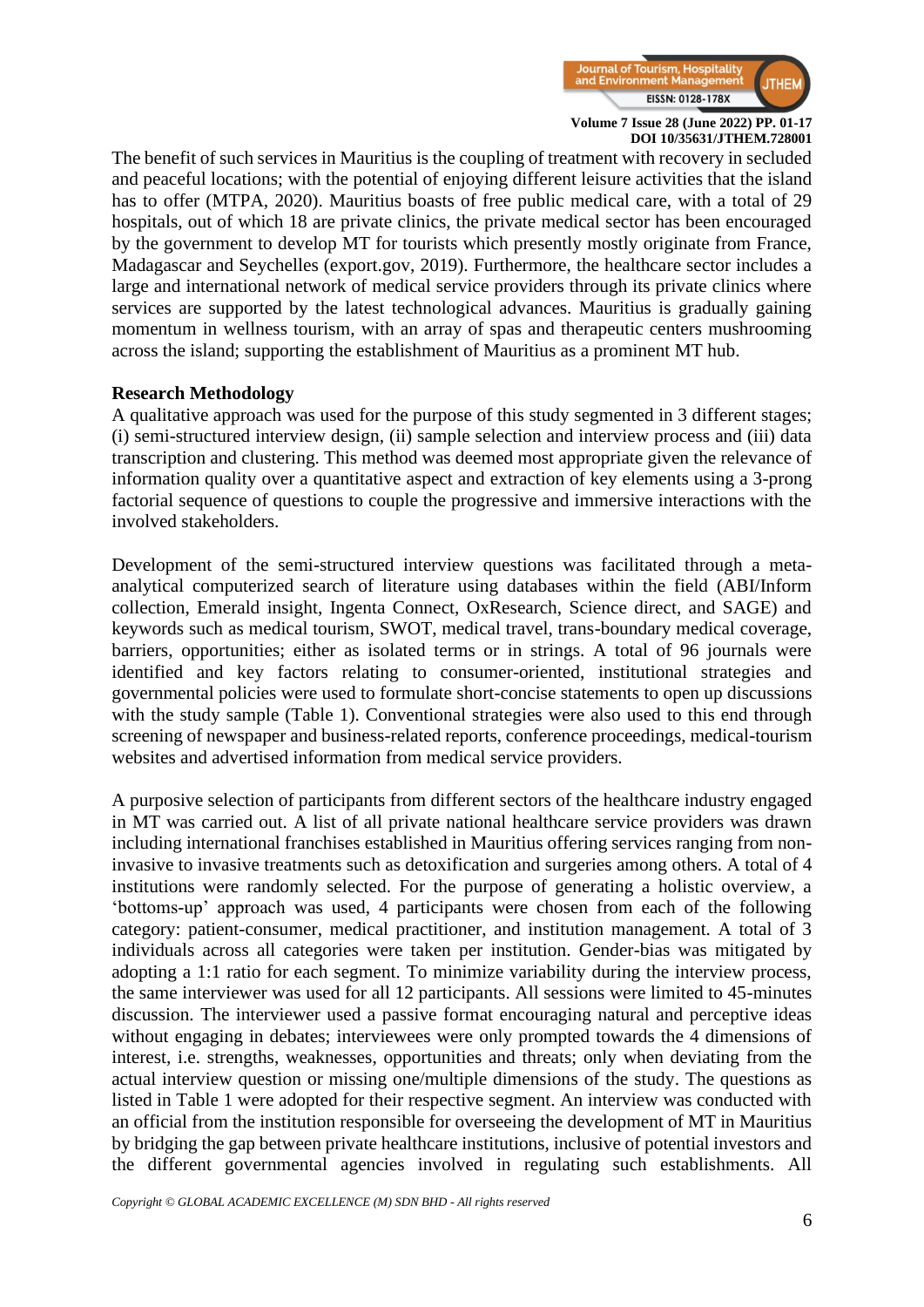

information retrieved during the data collection stage was noted down and recorded for the purpose of this study, maintaining all ethical parameters.

Extraction and interpretation involved 3 researchers going through all the notes collected during all 13 interview sessions (Figure 2). Data recorded was randomly allocated to the researchers for transcription to fill-in missing information from the notes taken. Once consolidated, the 13 data sets were re-shuffled among the researchers, giving a naïve exposure to group data sets for coding purposes  $(1<sup>st</sup>$  pass coding). This exercise was repeated a second time to ensure all transcripts were screened carefully and coded in line with the factors and conceptual framework of the study  $(2<sup>nd</sup>$  pass coding). This also helped to better frame deductive and inductive reasoning applied during the exercise. Data was presented post coding and analysis as documented in the SWOT framework.

#### **Results**

Qualitative inputs from both private and public stakeholders (Table 2) were transcribed and paired with the current development plans of the government to establish the current status of MT in Mauritius. The findings also denoted the stimulants driving patients to choose Mauritius as their prime destination for medical purposes within the MT lens. Aligning the data with the strategic plans of the governmental agencies enabled the identification of the potential opportunities which could be exploited as well as weaknesses to be addressed in order to maximize the country's visibility as a potent MT hub (Table 3). The following agendas were developed based on the SWOT findings and the national strategy to increase tourism in the African sector while englobing the expansion of MT through a public-private partnership to capitalize on this market share.

#### **Discussion**

# *Agenda 1: Better Advertising and Promotion of Mauritius as a Major Player in the MT Sector in the African Region*

Globally, marketing strategies are partly developed by private hospitals endorsing bi-lateral links with insurance companies and invest in international franchises in the view of promoting MT (Connell, 2006). Research has therefore put emphasis on the need to properly gear the marketing strategy using appropriate marketing communication tools to increase MT. This was the case for Mauritius, whereby international franchise such as the Fortis group was established in the country to increase exposure to international healthcare standards and catalyze MT. However, from our findings, private clinics have reported that the government is not promoting MT in the right countries. For them targeting European customers is a wrong strategy since very few of these people will come for medical treatment in Mauritius as they already benefit form good medical services and good coverage of medical expenses in their own countries. They propose instead to target patients in nearby countries like Madagascar, Seychelles, Comoros, Tanzania and Mozambique amongst others. These patients are more likely to favour Mauritius for MT because of the proximity of our country, better health care facilities available, our bilingual abilities, air connectivity and cheaper costs of services compared to countries like South Africa and Reunion Island. Economic growth in some African countries has led to the emergence of a middle class in these countries and they can now afford to travel and get medical treatment abroad. However, we can still target European customers for certain treatments which are not covered for by their social security system in their own countries.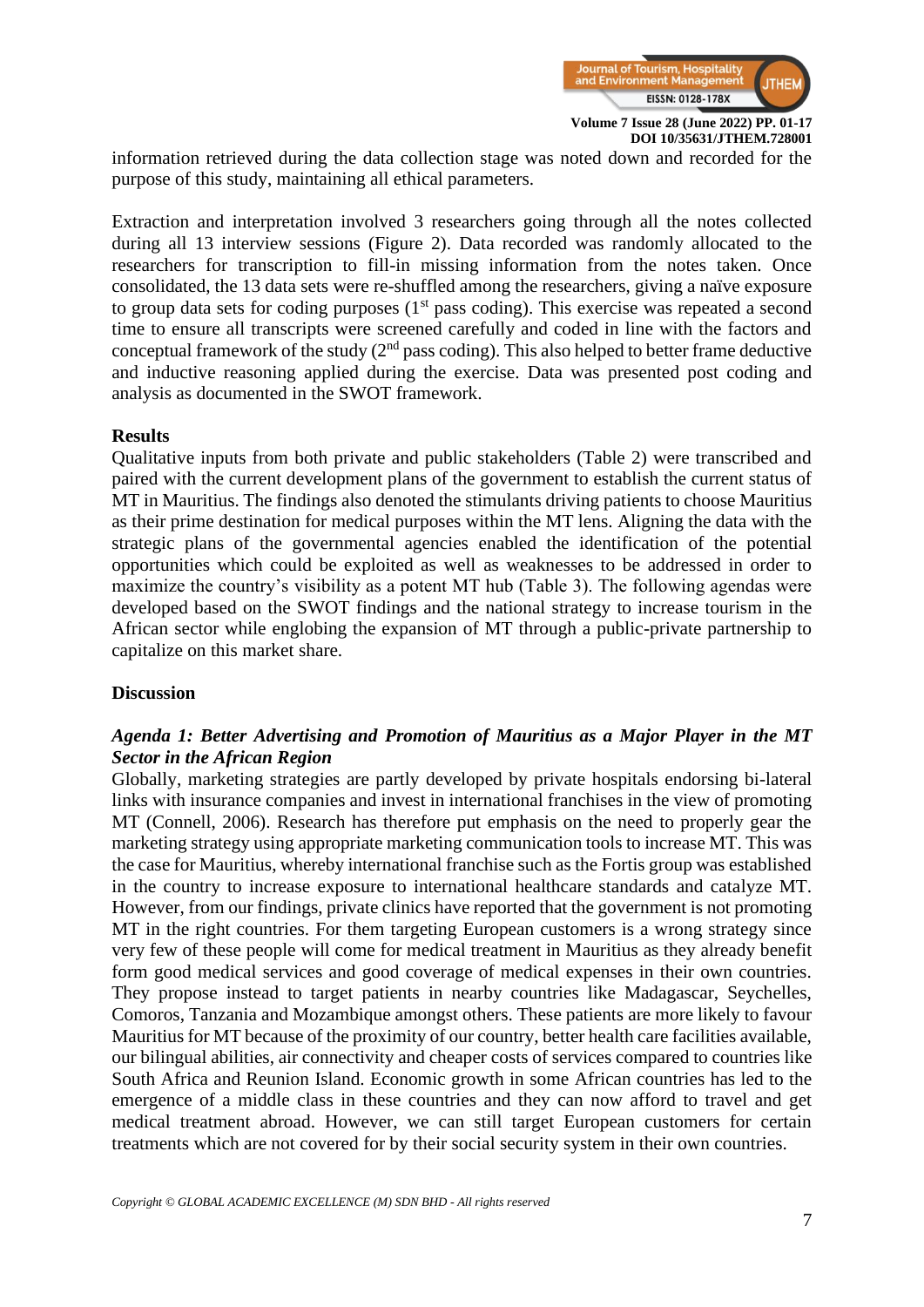

#### *Agenda 2: Improving Air Connectivity*

Past studies have demonstrated time and over again the critical impact of air transportation accessibility on the influx of tourists at a destination country (Rehman Khan et al., 2017); and Mauritius is no exception to this concept. Indeed, the coupling of air access liberalization and potent marketing strategies have been identified as major impactors on the tourism index in Mauritius (Seetanah, Sannassee, Teeroovengadum and Nunkoo, 2018). The present findings report that patients from African Countries like Tanzania and Mozambique want to come to Mauritius for MT but they prefer destinations such as South Africa because of poor air connectivity to Mauritius. This would also apply to other European destinations whereby direct flights to Mauritius are not available, anchoring the need to transit to intermediary hubs in they want to travel to Mauritius. This certainly acts as a deterrent for medical tourists as one of the prime conditions to travel for medical purposes is the shortest airtime to minimize discomfort. A role model within such framework would be Malaysia, the latter positioned  $3<sup>rd</sup>$  in the South East Asian countries as a preferred medical tourism destination given the quality of the healthcare and accessibility (Chandran et al., 2018). A synergistic strategy between airlines such as 'Air Asia' providing competitive airfares and the travel corridor arrangement framework through the Association of South East Asian Nations has considerably improved access to Malaysia (Nee, 2018). Hence, with those key variables in mind, the government should encourage better connectivity with countries within the African region through discussions with airlines already servicing those areas. Such improvements have been observed lately (2022) with the opening of the air corridor to the South African airline 'FlySafair' to drive tourism at competitive prices.

#### *Agenda 3: Better Collaboration Between the Hospitality and Medical Tourism Sector*

Mauritius is a well-known tourist destination around the world. People in the tourism and hospitality sector has developed a range of skills which are very important in attracting tourist in our country. Sharing the skills developed in the hospitality sector with the people working in the MT sector can help to further enhance the quality of service that is being provided to foreign patients coming to Mauritius for both medical treatment and tourism. In addition, collaboration between medical service providers and hospitality personnel can help to develop joint services in providing appropriate accommodation facilities to people accompanying the patient and the patient himself if the latter want to spend some more time in Mauritius for leisure purposes following his treatment in the medical institutions. This supports the idea proposed by Heung et al (2011) that there is a need to separate medical facilities for foreign patients and strengthen the collaboration between medical and hospitality institutions in an effort to cater for the moral support derived from the accompanying members of patients. Joint ventures can be done by organizations in the medical and hospitality sector so that they can provide better services to people coming to Mauritius for MT purposes.

#### *Agenda 4: Development of a National Tourism Policy for Medical Tourism in Mauritius*

In addition, the Mauritian government must develop an appropriate national tourism policy to regulate the MT sector. For instance, the government in India came up with its own national tourism policy in order to regulate the MT sector. The policy served as guidelines so as to provide better services to patients and at the same ensure that the image of India in MT is sustained over time (Dawn & Pal, 2011; Beladi et al., 2017; Singh, 2019). The existence of such a policy can also help to increase the confidence of foreign patients in using the services by provided by the medical institutions in Mauritius.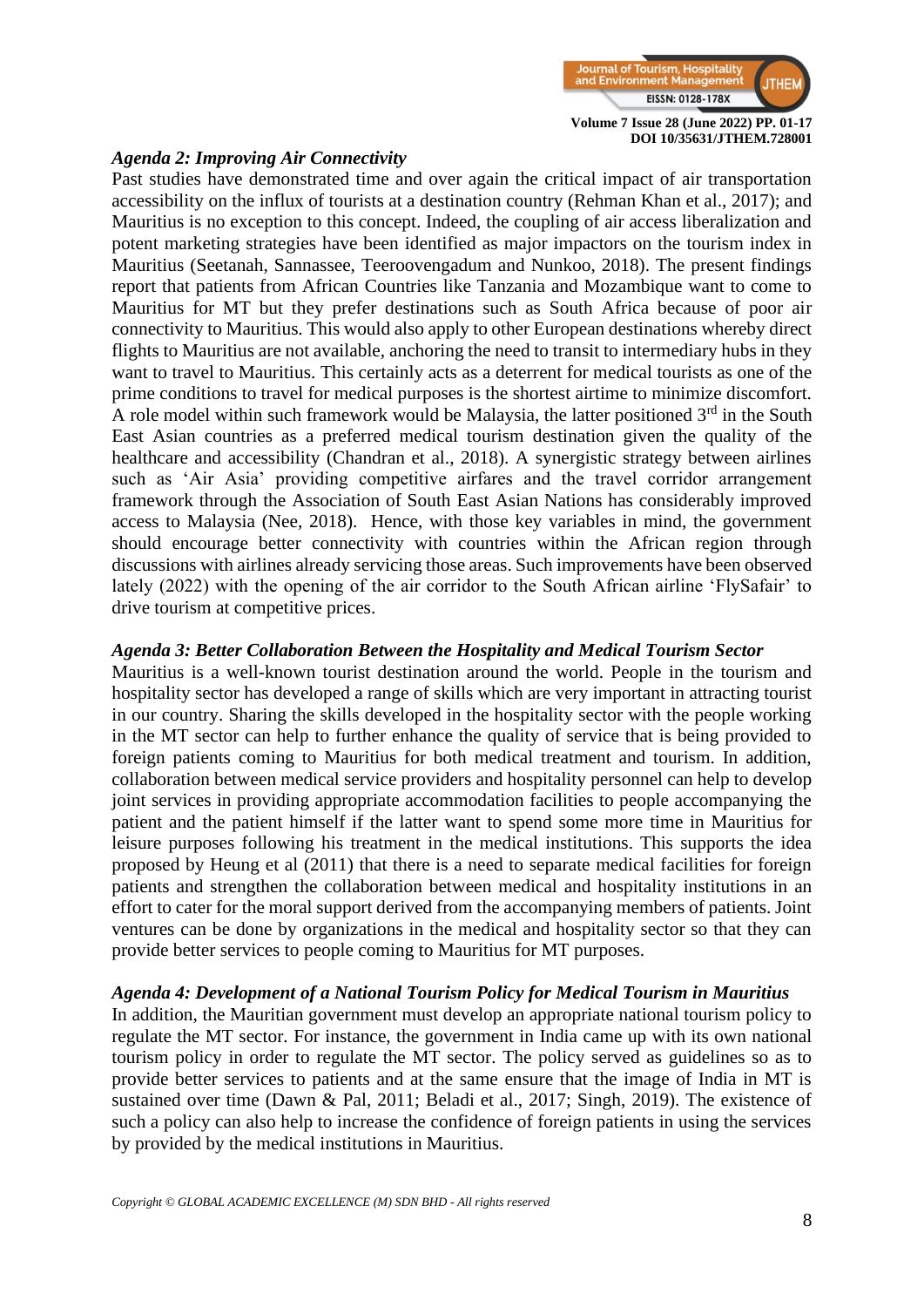

# *Agenda 5: Better Branding of Mauritius as a Major Medical Tourism Sector*

Mauritius has lot of strengths in terms of MT which patients may not be aware about. Its location in the Indian ocean region puts it far off any peripheral geopolitical instabilities or even close to pandemic/epidemic epicenters such as Singapore or even India. Since the Covid-19 outbreak, Mauritius has ensured that the virus contamination has been kept to a strict minimum with the devise of various sanitary protocols and promotes the island as a safe destination (MTPA, 2022). Hence marketing Mauritius as a safe destination is imperative for MT patients to know the island is a safest alternative to other well-established MT destinations, given the current pandemic and beyond.

Furthermore, unlike Singapore, Thailand and even Iran, Mauritius needs to be more aggressive in its marketing strategy putting emphasis on the different medical services the island has to offer. For instance, countries considered as still being developed may face difficulties in being recognized as a destination providing high quality medical services unlike Singapore which is enjoys a positive image when it comes to standards of care and living (Rerkrujipimol & Assanov, 2011; Anvekar, 2012). In today's digital world, digital marketing and e-marketing is the way forwards as it enables instant and at the finger tips information to people surfing the web. However, a study carried out by Lunt et al (2016) revealed that marketing strategies using the web downplays the risk associated with the different medical procedures on offer. Hence internet-based advertising and information should be trustworthy and clear when it comes to treatment process, post-operative care and issues of redress (Vicky et al, 2018).

Another strategy for MT development is that of international accreditation strategy. This helps boost the image of the quality of the services being on offer as well as help the destination developing its brand image as a MT destination. Iran which is well sought after by patients from its surrounding regions has gained in notoriety in the middle east through the international accreditation of its health care facilities could improve on the development of medical tourism (Jabbari et al., 2012). International accreditation of the hospital as well as it medical staff will give a significant boost in building trust and developing Mauritius as a MT destination. Actors in the MT sector must hence ensure that Mauritius develops an appropriate brand name that can highlight the strengths of the MT sector when compared to other countries, through medical marketing (Das, 2017). A study carried out by Ganguli and Ibrahim (2017) on the competitiveness of Singapore as a MT destination revealed that its success and brand name as a MT destination is based on the fact that there should be an integration between strategies for development of MT, government policies and proactive management practices. Having a core of high caliber medical staff and health care assistants can play a significant role in branding the destination to that of a medical tourism one (Jabbari et al, 2012). Putting emphasis on technology, quality and reliability as well as overseas training of medical staff is the way forward in building a brand image (Das, 2017). Despite its size and location and being labelled a developing country, Mauritius embraces innovative and digital technologies in the medical sector but there is still room for improvement.

Lastly an important feature that Mauritius has to offer is service quality and care. Already well established as a hospitable tourism destination, Mauritius multicultural society and bilanguidness, is a fine asset in building bonds and even personalized relations with patients. A personalized service will bring forwards the element of trust in patients and subsequent build on the reputation of Mauritius as a MT destination through positive word of mouth (Anvekar, 2017).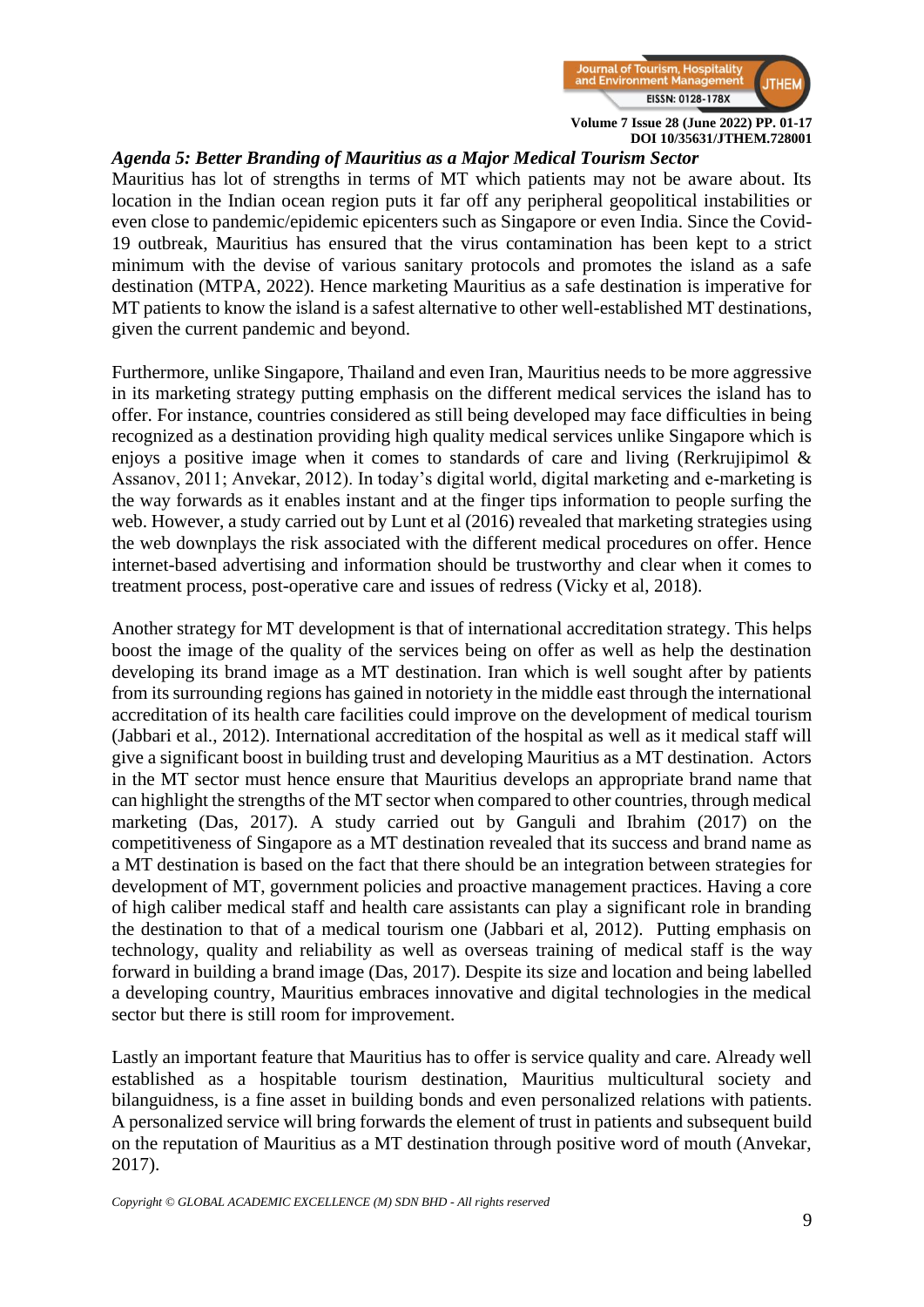

# **Conclusion**

Mauritius has a great potential in terms of further developing the MT sector. However, there seems to be a lack of marketing and promotion of the different strengths that Mauritius can offer to foreigners in terms of MT. In addition, some private clinics can go for international accreditation to improve the brand image of Mauritius as an internationally recognized medical tourist sector where there is provision of quality service to customers satisfying international standards. The government also will have to provide additional incentives to promote the MT sector in nearby countries and at the same time ensure that regulations in terms of visa application is not administratively cumbersome for international patients. Medical travel is an integral part of MT. Segmenting the MT sector in Mauritius into medical travel and other different strata can help to devise better strategies to ensure further growth of the sector. There are different reasons that motivates a patient to choose a specific country for treatment and leisure and unraveling these specific reasons can help tailor strategies that can better suit the needs of different segments of MT in Mauritius. Failure to have appropriate marketing strategies, investment in health infrastructure and the right policy decision by the government may lead towards threats from other dominating medical tourism destinations.

#### **Compliance with Ethical Standards**

This research was conducted based on the standard ethical procedures related to informed consent of the participant, free-will to withdraw from the study and confidential management of data. Non-disclosure measures of personal information and information collected was strictly followed.

#### **Conflict of interest statement:**

The authors of this article have nothing to declare.

#### **Role of funding source:**

This research was not funded by any external, public or private agencies.

#### **Ethical Approval:**

N/A

#### **Informed Consent [optional]:**

Verbal and written consent was sought prior to data collection. Consent was also validated through agreement to participate in this study as requested electronically.

#### **References**

- Aiken, A., Johnson, D., Broussard, K. and Padron, E., 2018. Experiences of women in Ireland who accessed abortion by travelling abroad or by using abortion medication at home: a qualitative study. *BMJ Sexual & Reproductive Health*, 44(3), pp.181-186.
- Martínez Álvarez, M., Chanda, R. and Smith, R.D., 2011. The potential for bi-lateral agreements in medical tourism: A qualitative study of stakeholder perspectives from the UK and India. *Globalization and Health*, *7*(1), pp.1-9.
- Anvekar, S.R., 2012. Medical tourism in India: a strategic approach towards effective branding for health care services marketing. *American journal of management*, *12*(2/3), pp.108- 116.
- Beerli, A. and Martin, J.D., 2004. Factors influencing destination image. *Annals of tourism research*, *31*(3), pp.657-681.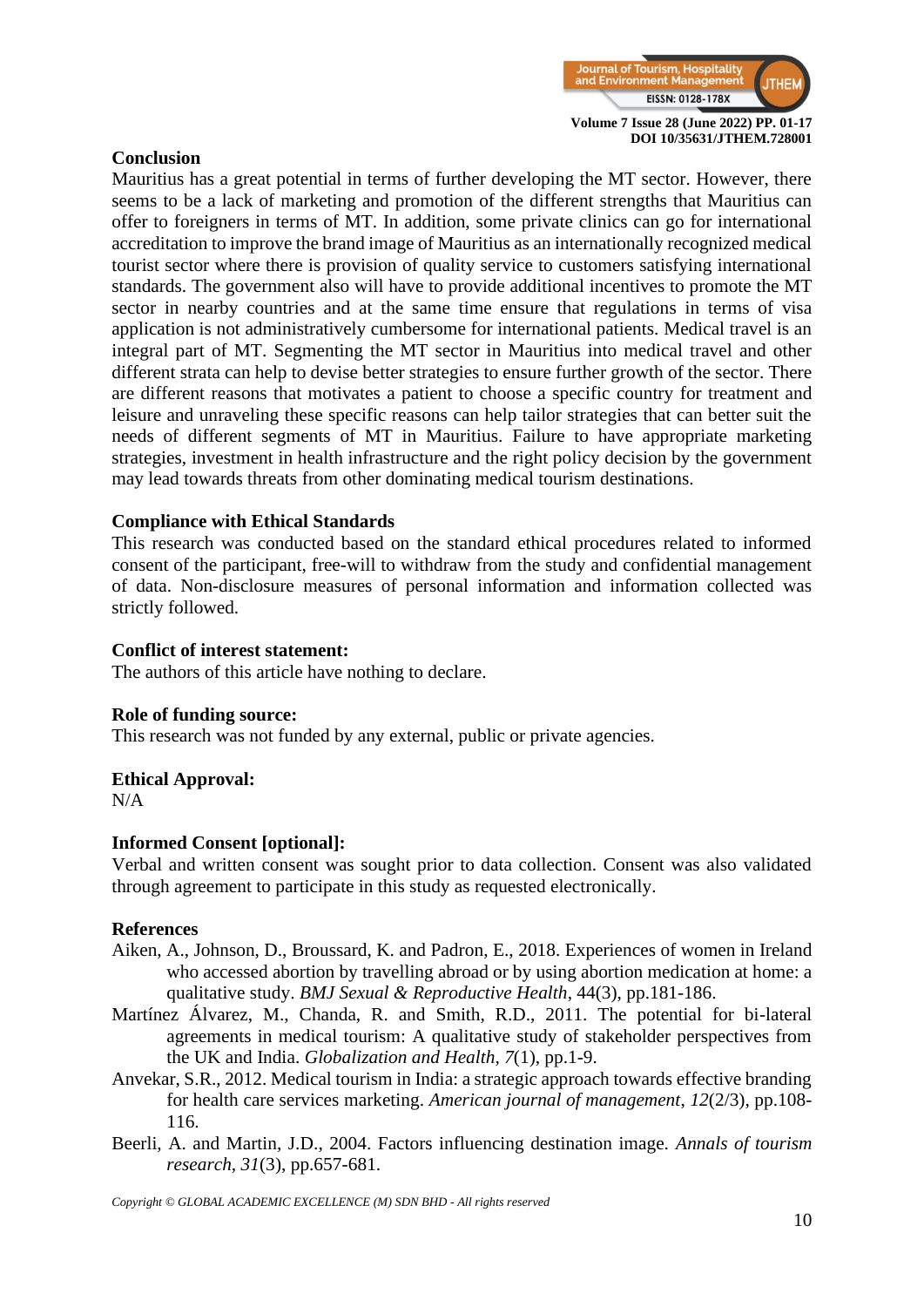

- Beladi, H., Chao, C.C., Ee, M.S. and Hollas, D., 2019. Does medical tourism promote economic growth? A cross-country analysis. *Journal of Travel Research*, *58*(1), pp.121- 135.
- Chandran, S. D., Puteh, F., Zianuddin, A. & Azmi, N. A. 2018. Key drivers of medical tourism in Malaysia. Journal of Tourism, Hospitality & Culinary Arts (JTHCA), 10, 1-12.
- Connell, J., 2006. Medical tourism: Sea, sun, sand and… surgery. *Tourism management*, *27*(6), pp.1093-1100.
- Connell, J., 2013. Contemporary medical tourism: Conceptualisation, culture and commodification. *Tourism management*, *34*, pp.1-13.
- Dalen, J.E. and Alpert, J.S., 2019. Medical tourists: Incoming and outgoing. *The American journal of medicine*, *132*(1), pp.9-10.
- Das, R., 2017. Medical marketing in promoting medical tourism in India. *ELK Asia Pacific Journal of Marketing and Retail Management*, *8*(3), pp.1-10.
- Dawn, S.K. and Pal, S., 2011. Medical tourism in India: issues, opportunities and designing strategies for growth and development. *International Journal of Multidisciplinary Research*, *1*(3), pp.7-10.

Export.gov:

https://2016.export.gov/industry/health/healthcareresourceguide/eg\_main\_116239.asp - accessed on February 2020

- Economic Development Board Mauritius Medical Tourism. Available at: http://www.edbmauritius.org/opportunities/healthcare/medical-tourism/ Accessed February 2020
- Fang, W.-T., 2020. *Tourism in Emerging Economies.* doi:10.1007/978-981-15-2463-9
- Fetscherin, M. and Stephano, R.M., 2016. The medical tourism index: Scale development and validation. *Tourism Management*, *52*, pp.539-556.
- Gaines, J. and Lee, C.V., 2019. Medical tourism. In *Travel Medicine* (pp. 371-375). Elsevier.
- Ganguli, S. and Ebrahim, A.H., 2017. A qualitative analysis of Singapore's medical tourism competitiveness. *Tourism Management Perspectives*, *21*, pp.74-84.
- Gopaul, A., An Assessment of the Socio-Economic Impact of Medical Tourism on the Mauritian Community.
- Heung, V.C., Kucukusta, D. and Song, H., 2010. A conceptual model of medical tourism: Implications for future research. *Journal of Travel & Tourism Marketing*, *27*(3), pp.236-251.
- Heung, V.C., Kucukusta, D. and Song, H., 2011. Medical tourism development in Hong Kong: An assessment of the barriers. *Tourism Management*, *32*(5), pp.995-1005.
- Jabbari, A., Delgoshaei, B., Mardani, R. and Tabibi, S.J., 2012. Medical tourism in Iran: Issues and challenges. Journal of education and health promotion, 1.
- Karadayi-Usta, S. and Serdarasan, S., 2020. A Collaborative Framework for Medical Tourism Service Supply Chain Operations. In *Global Developments in Healthcare and Medical Tourism* (pp. 188-219). IGI Global.
- Lunt, N. and Carrera, P., 2010. Medical tourism: assessing the evidence on treatment abroad. *Maturitas*, *66*(1), pp.27-32.
- Lunt, N., Horsfall, D. and Hanefeld, J., 2016. Medical tourism: A snapshot of evidence on treatment abroad. Maturitas, 88, pp.37-44
- Mathieson, A., & Wall, G., 1982. Tourism: Economic, physical and social impacts. London: Longman.
- Mauritius Tourism Promotion Authority Medical Tourism. Available at: https://www.tourism-mauritius.mu/en-int/medical-tourism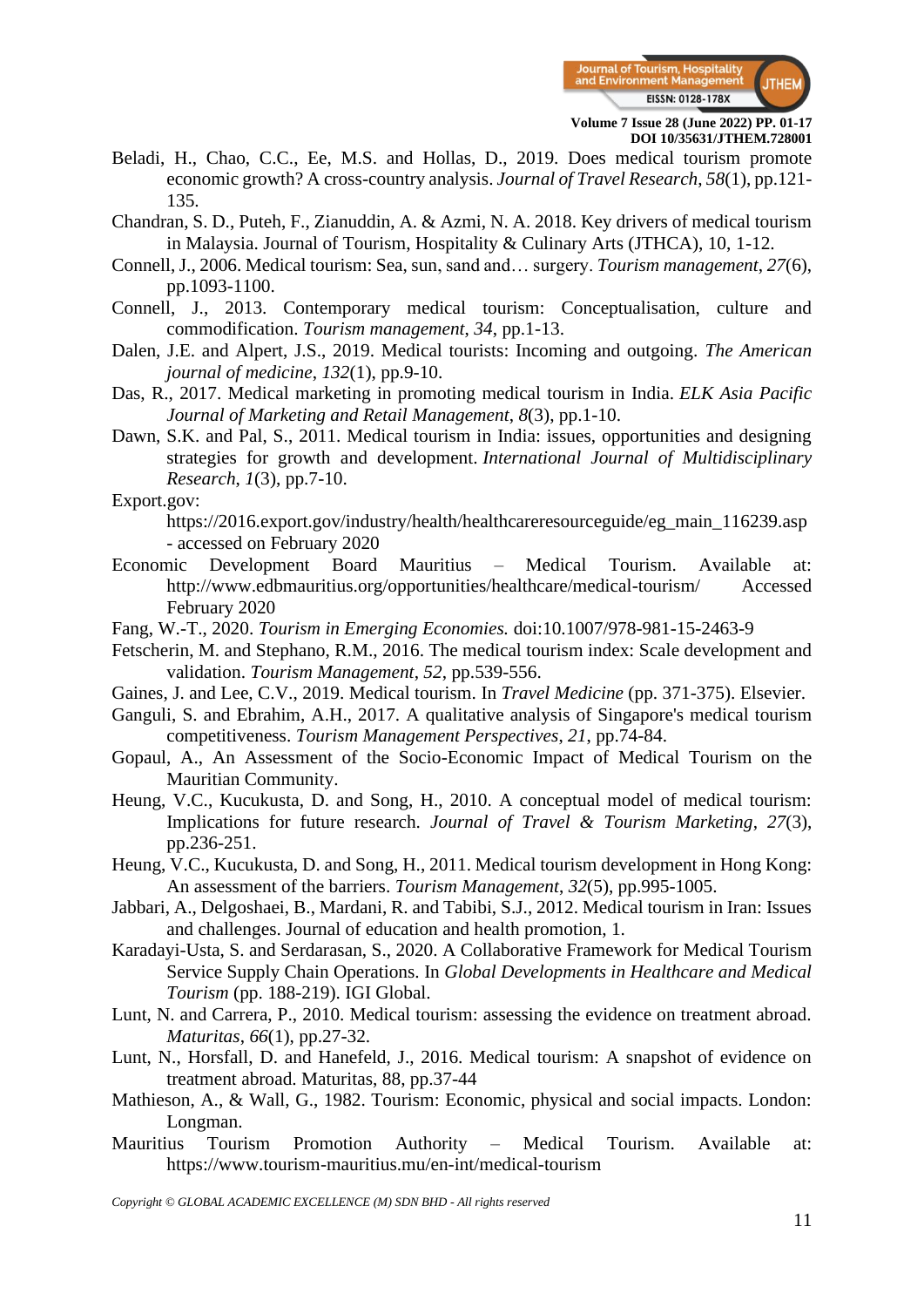

- Mogaka, J.J., Mashamba-Thompson, T.P., Tsoka-Gwegweni, J.M. and Mupara, L.M., 2017. Effects of medical tourism on health systems in Africa. *African Journal of Hospitality, Tourism and Leisure*, *6*(1), pp.1-25.
- Nee, A., 2018. Positioning Malaysia in Medical Tourism: Implication on Economic Growth in ASEAN Integration. Indonesian Journal Of Business And Economics, 1(1).
- Rehman Khan, S., Qianli, D., SongBo, W., Zaman, K. and Zhang, Y., 2017. Travel and tourism competitiveness index: The impact of air transportation, railways transportation, travel and transport services on international inbound and outbound tourism. Journal of Air Transport Management, 58, pp.125-134.
- Rerkrujipimol, J. and Assenov, I., 2011. Marketing strategies for promoting medical tourism in Thailand. Journal of Tourism, Hospitality & Culinary Arts, 3(2), pp.95-105.
- Saxena, N., 2020. Considerations for Stakeholders of Medical Tourism. *Global Developments in Healthcare and Medical Tourism*, pp.23-37.
- Seetanah, B., Sannassee, R., Teeroovengadum, V. and Nunkoo, R., 2018. Air access liberalization, marketing promotion and tourism development. International Journal of Tourism Research, 21(1), pp.76-86
- Singh, L., 2019. Medical Tourism Motivations: The Driving Force. *Journal of Multidisciplinary Academic Tourism*, *4*(2), pp.77-86.
- Stephano RM, 2018. Top 10 medical tourism destinations in the world. Available at: http://www.medicaltourismmag.com/top-10-medicaltourism- destinations-world/. Accessed June 2, 2018.
- Vicky, K., Aspa, G., Olympia, K., Aikaterini, P., Panagiotis, P. and Maria, H., 2018. Content analysis of Greek medical tourism websites for a successful implementation of an E-Marketing strategy. In Consumer Behavior, Organizational Strategy and Financial Economics (pp. 37-51). Springer, Cham.
- Warren, V.L., 2020. Medical Tourism. *Global Bioethics and Human Rights: Contemporary Perspectives*, p.109.
- Wilson, T., Health Tourism today and into the future: PwC Health Industries Leaders: Available at at http://dihtf.com/wpcontent/uploads/presentations/DrTim%20Wilson%20- %20Health%20Tourism%20today%20and%20into%20the%20future.pdf Accessed in February 2020
- Wong, K.M., Velasamy, P. and Arshad, T.N.T., 2014. Medical tourism destination SWOT analysis: A case study of Malaysia, Thailand, Singapore and India. In *SHS Web of Conferences* (Vol. 12, p. 01037). EDP Sciences.
- World Tourism Organization and European Travel Commission, 2018. Exploring Health Tourism – Executive Summary, UNWTO, Madrid, DOI: https://doi.org/10.18111/978928442030.8 Accessed February 2020
- Yu, C.E., Wen, J. and Meng, F., 2020. Defining Physician-assisted suicide tourism and travel. *Journal of Hospitality & Tourism Research*, p.1096348019899437.

#### **Table Captions:**

**Table 1.** Structured interview items.

- **Table 2.** Respondent profile within the MT sector.
- **Table 3.** SWOT analysis of MT in Mauritius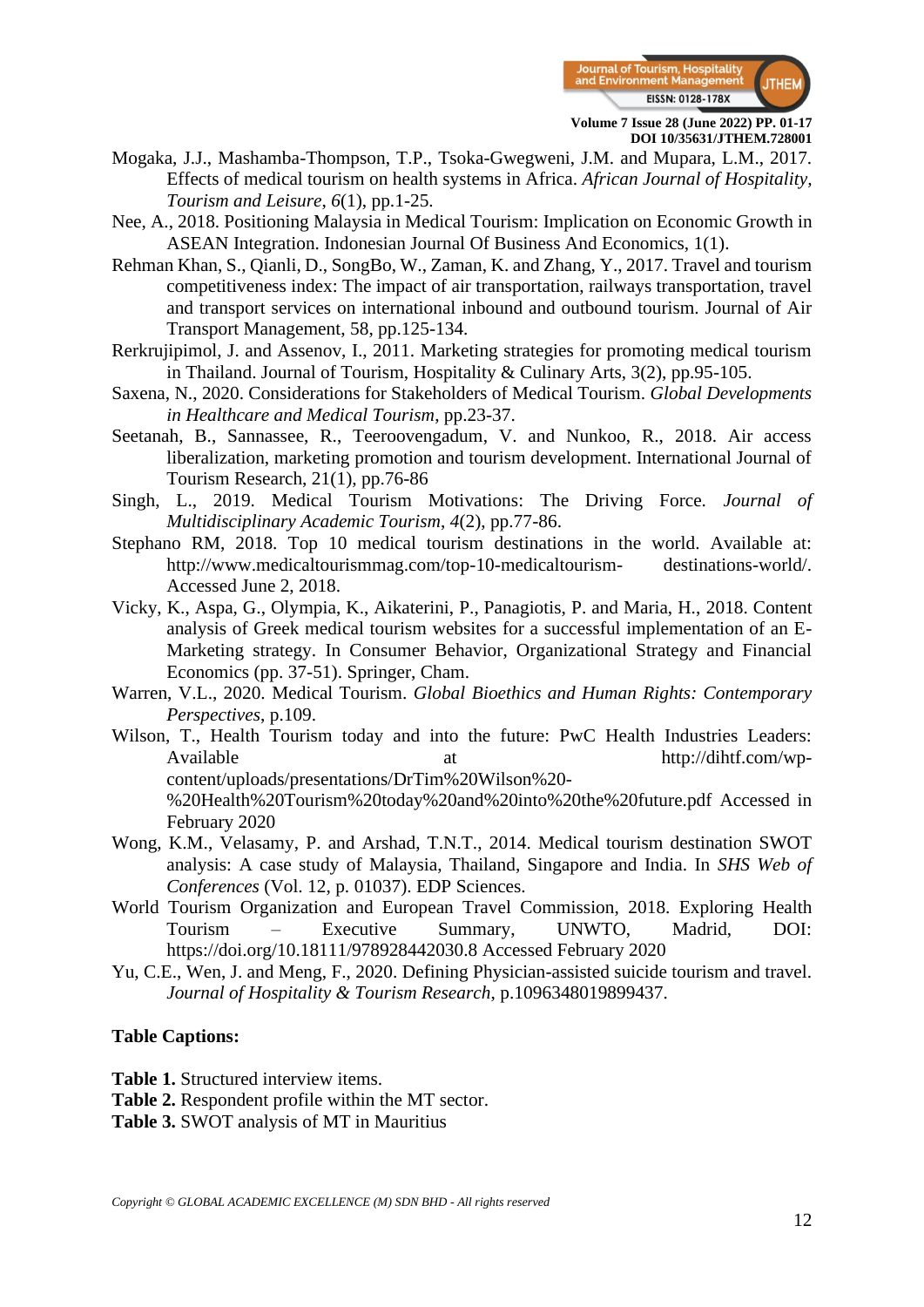

# **Figure Captions:**

**Segment Questions Consumer** • *What motivated your choice for Mauritius as destination country for medical purposes?* • *Would you re-new Mauritius as your prime destination for medical tourism? Please elaborate.*  • *What measures would you like to see implemented at an institutional or governmental level to further motivate your choice?* **Medical institutions and Government** • *What is the role of your institution with regards to Medical tourism?* • *What are the benefits of medical tourism to Mauritius?* • *Why do foreign patients come to come to Mauritius to seek for medical treatments?* • *Does Mauritius have any bi-lateral or multilateral agreements with other countries with regards to Medical Tourism?* • *Can you elaborate on any barriers that Mauritius faces with regards to developing Medical Tourism?* • *How medical tourism demand to Mauritius be increased?* • *What does Mauritius possess as competitive advantage for being earmarked as a Medical tourism destination?* • *Are you aware if there are any regulations that act as framework for the development of Medical Tourism?* • *What do you think is lacking in making Mauritius a hub for medical tourism in the Indian ocean and African region?* • *Does the development of Medical Tourism offer business opportunities in other sectors and if so how?*

**Figure 1.** Mapping the needs of MT for optimum operationalization. (*MT: medical tourism*) **Figure 2.** Data coding and validation process.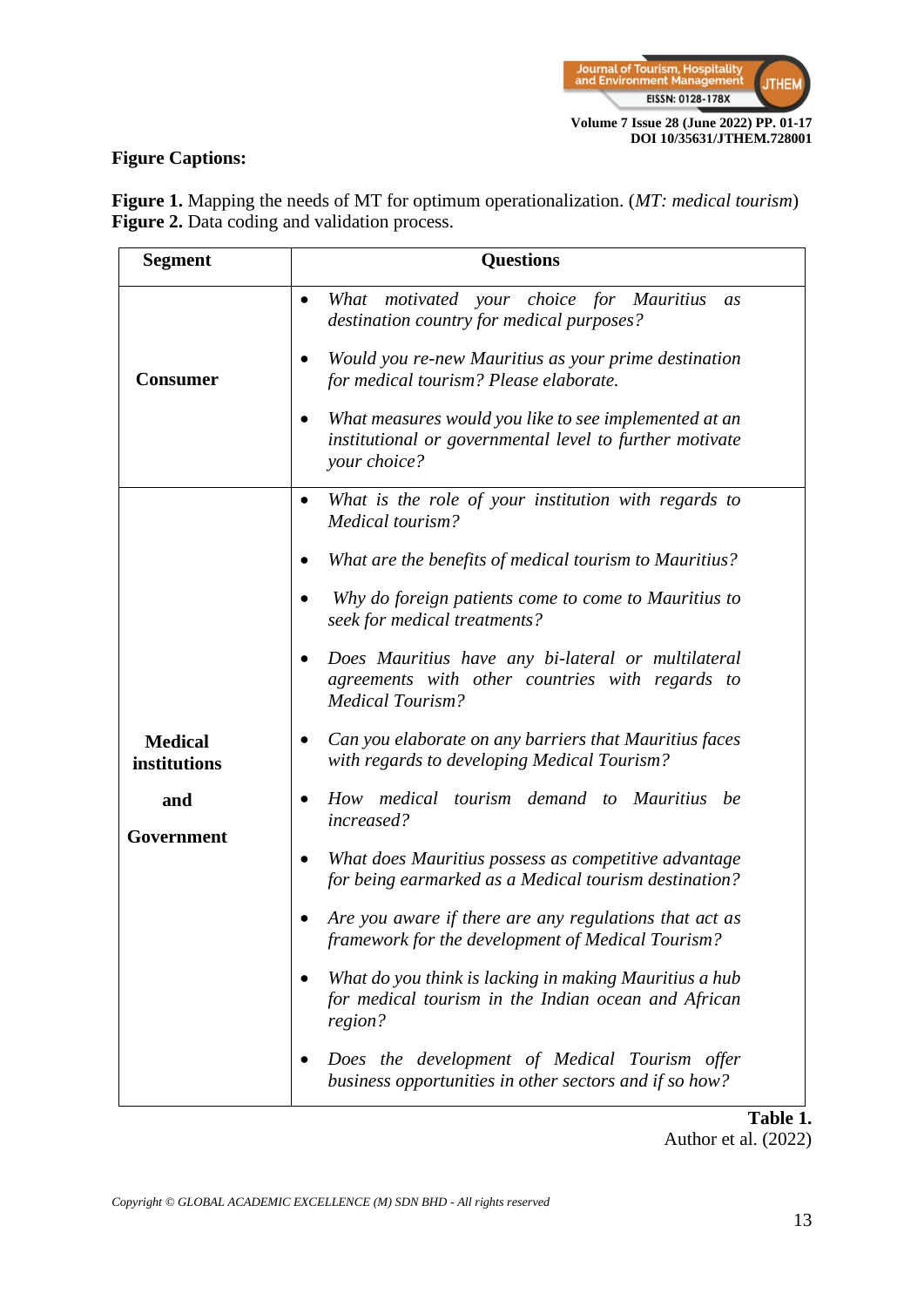

| <b>Sector</b>           | No of<br><b>Participants</b> | <b>Characteristics</b>                                                                      |
|-------------------------|------------------------------|---------------------------------------------------------------------------------------------|
| <b>Consumer-Patient</b> |                              | 25% first visit; 75% second visit to Mauritius<br>$\bullet$                                 |
|                         | $\overline{4}$               | Visit mainly for cosmetic surgical purposes                                                 |
|                         | 2 males                      | Belong to the mid-aged to mature segment                                                    |
|                         |                              | Travel with a minimum for 1 accompanying                                                    |
|                         | 2 females                    | member                                                                                      |
|                         |                              | Would stay for a recovery period of 1-3 days                                                |
|                         |                              | Researched about the facilities and services<br>using online sources                        |
| Medical<br>Institution  |                              |                                                                                             |
| (management<br>&        |                              | Participants involved in international marketing                                            |
| practitioner)           |                              | segment                                                                                     |
|                         |                              | Responsible for market diversification and                                                  |
|                         |                              | branding                                                                                    |
|                         | 8                            | Bridge international collaborations for patient<br>transfer                                 |
|                         |                              | Participate in international health campaigns                                               |
|                         | 3 males                      | for service marketing                                                                       |
|                         |                              | Foreign patient prospecting and welfare                                                     |
|                         | 5 females                    | management                                                                                  |
|                         |                              | 33% of participants were medical practitioners<br>٠                                         |
|                         |                              | treating foreign patients, the latter accounting                                            |
|                         |                              | for 45% of their patient quota                                                              |
|                         |                              | 3-7 years experience in the field                                                           |
| Government              |                              | In-charge of developing the bio-economy sector<br>$\bullet$<br>in Mauritius                 |
|                         |                              | Handling foreign investors in the healthcare                                                |
| Division                | $\mathbf{1}$                 | industry                                                                                    |
|                         |                              | Developing and maintaining an expert pool in                                                |
|                         | female                       | the healthcare industry                                                                     |
|                         |                              | Working with governmental stakeholders;<br>parent ministries and regulatory institutions to |
|                         |                              | attract foreign investment                                                                  |
|                         |                              | Monitoring of health services and financial                                                 |
|                         |                              | growth of the industry                                                                      |
|                         |                              | Leveraging the Island's economic and aesthetic                                              |
|                         |                              | attractiveness to promote medical tourism                                                   |

# **Table 2.** Author et al. (2022)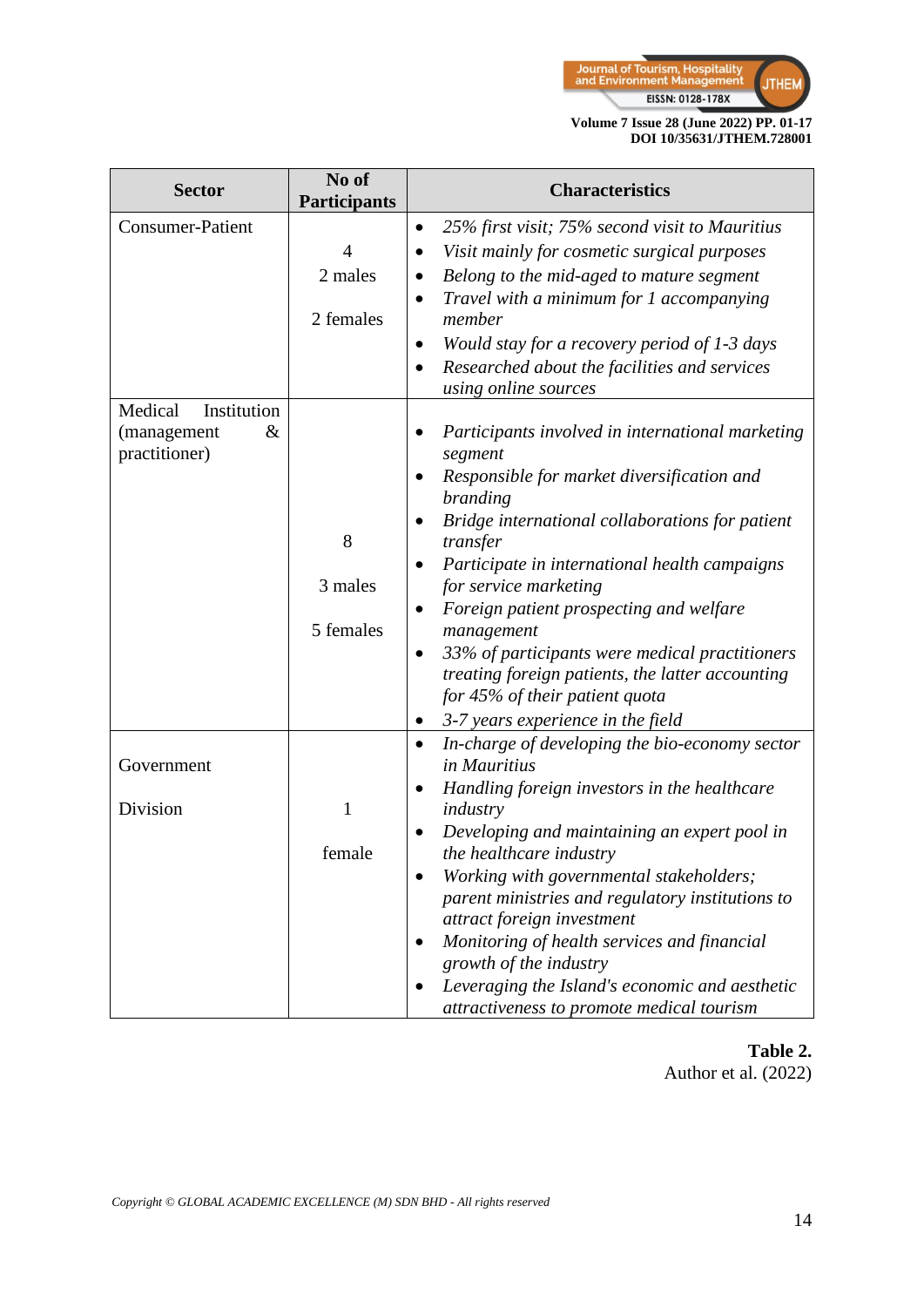

| <b>Strengths</b>                                                                                                                                                                          | DOI 10/35631/JTHEM.728001<br><b>Weaknesses</b>                                                                                                                                           |
|-------------------------------------------------------------------------------------------------------------------------------------------------------------------------------------------|------------------------------------------------------------------------------------------------------------------------------------------------------------------------------------------|
|                                                                                                                                                                                           |                                                                                                                                                                                          |
| Location; Mauritius being<br><sub>a</sub><br>centre-point in the Indian Ocean.<br>Well-connected air corridor to                                                                          | Location;<br>Travelling<br>within<br>$\bullet$<br>African region puts South Africa<br>as a closer destination.                                                                           |
| African,<br>major<br>Asian<br>and<br>European countries.                                                                                                                                  | High standard of living amplifies<br>cost for travelling member.                                                                                                                         |
| Safe destination – ranked $3rd$<br>safest in the African region and<br>scored 88% versus the safest<br>Singapore<br>country,<br>(97%)<br>(Gallup Global Law and Order<br>report, $2018$ ) | Travelling patients do expect<br>paired deliverables with cost of<br>treatment – some institutions do<br>not cater for proper recovery<br>facilities beyond the inpatient<br>ward/rooms. |
| Bi-lingual<br>and multi-ethnic,<br>closing language barriers.                                                                                                                             | Insufficient specialized services<br>and<br>treatment<br>(EX:<br>cancer<br>treatment).                                                                                                   |
| Specialized treatment available -<br>$\bullet$<br>cosmetology and plastic surgery;<br>laser medicine most prominent.                                                                      | Cost is not competitive for certain<br>$\bullet$<br>specific treatments - Countries<br>such as India being a direct                                                                      |
| Reduced waiting time for elective<br>procedures versus host country.                                                                                                                      | competitor.                                                                                                                                                                              |
| Competitive pricing for specific<br>$\bullet$<br>procedures.                                                                                                                              | Transboundary medical coverage<br>٠<br>for treatment requiring immediate<br>interventions.                                                                                               |
| Recognition of quality of care<br>٠<br>international<br>franchise<br>with<br>established in the country and<br>internationally<br>accredited<br>institutions                              | Trained staff within their domain<br>$\bullet$<br>of service as well as hospitality<br>management to enhance patient-<br>oriented service quality.                                       |
| Quality of care also reflected by<br>technological endorsements and<br>professional care with dedicated<br>expertise.                                                                     | Current legislative framework<br>does not allow direct marketing<br>healthcare<br>professional<br>of<br>international<br>expertise<br>in<br>platforms.                                   |
| Structured follow-up plans for<br>patients and remote consultations<br>during<br>recover<br>period;<br>guaranteed<br>continuity<br>of<br>treatment.                                       | Regulatory<br>limitations<br>with<br>high-demand<br>respect<br>to<br>which<br>can<br>favor<br>treatments<br>foreign versus local patients.                                               |
|                                                                                                                                                                                           | Lack of bi-lateral agreements<br>facilitate<br>with<br>countries<br>to<br>and<br>exposure<br>movement<br>to<br>services offered in Mauritius.                                            |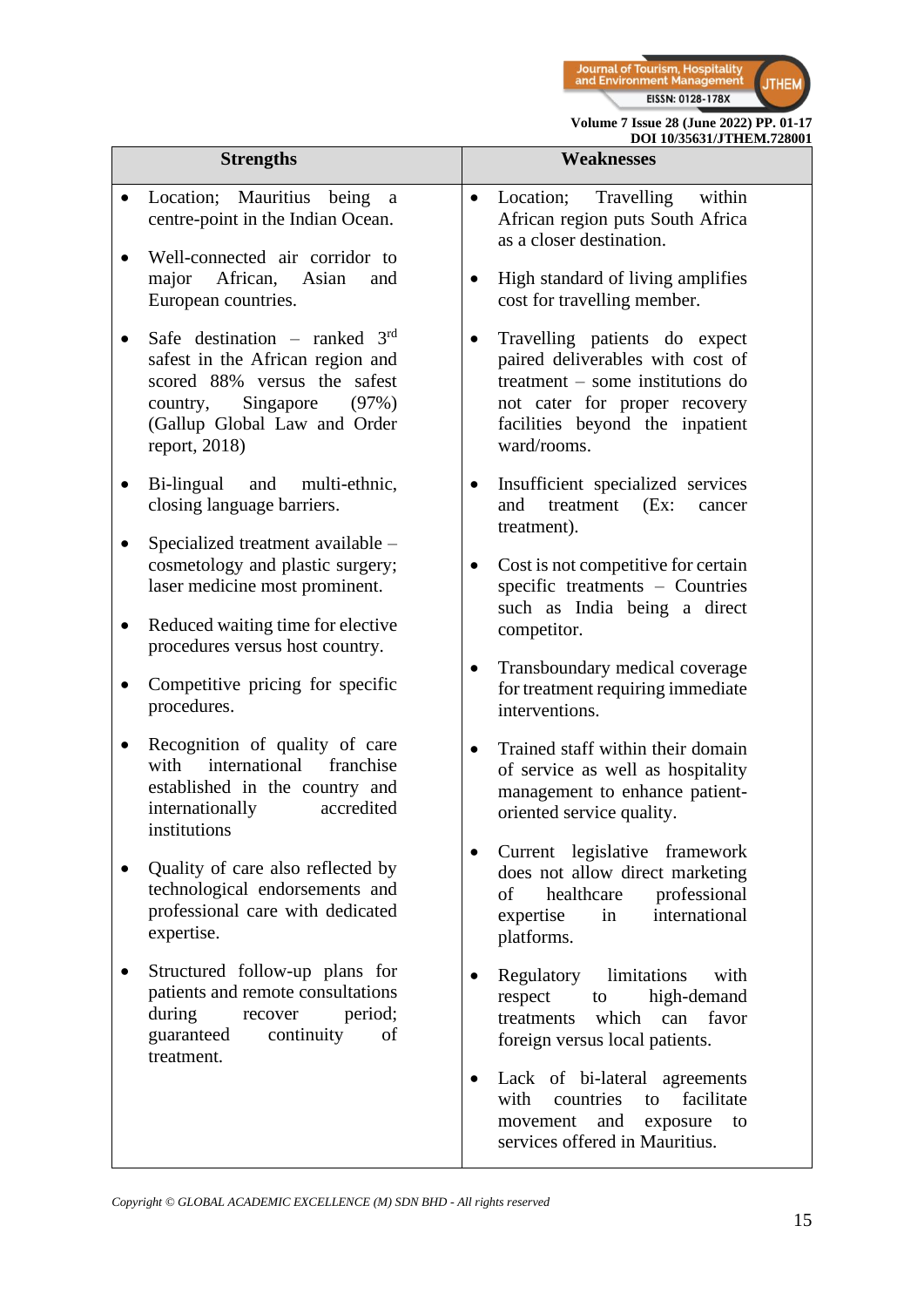

| <b>Opportunities</b>                                                                                                                                                                                                                                                                                                                                                                                                                                                                                                                                                                                                                                                                                                                                                                                                                                                                                                                                                                                                                                                                                                                                                                                                                                                                                             | <b>Threats</b>                                                                                                                                                                                                                                                                                                                                                                                                                                                                                                                                                                                                                                                                                                                                                                                                           |
|------------------------------------------------------------------------------------------------------------------------------------------------------------------------------------------------------------------------------------------------------------------------------------------------------------------------------------------------------------------------------------------------------------------------------------------------------------------------------------------------------------------------------------------------------------------------------------------------------------------------------------------------------------------------------------------------------------------------------------------------------------------------------------------------------------------------------------------------------------------------------------------------------------------------------------------------------------------------------------------------------------------------------------------------------------------------------------------------------------------------------------------------------------------------------------------------------------------------------------------------------------------------------------------------------------------|--------------------------------------------------------------------------------------------------------------------------------------------------------------------------------------------------------------------------------------------------------------------------------------------------------------------------------------------------------------------------------------------------------------------------------------------------------------------------------------------------------------------------------------------------------------------------------------------------------------------------------------------------------------------------------------------------------------------------------------------------------------------------------------------------------------------------|
| Branding – create an individual<br>$\bullet$<br>identity to promote<br>specific<br>treatments in high demand areas.<br>Government-mediated incentives<br>to promote further anchoring of<br>establishments<br>private<br>in<br>Mauritius.<br>Tailor patient-oriented facilities<br>to further improve accessibility to<br>services<br>medical<br>such<br><b>as</b><br>subsidized airfare and fast-track<br>visa processes.<br>Improve visibility of treatments<br>services<br>through<br>and<br>more<br>aggressive marketing strategies.<br>Use current innovative platforms<br>$\bullet$<br>merging IT-based services and<br>technological<br>adoptions<br>to<br>upgrade treatment options and<br>follow-up care services.<br>Encourage start-ups emphasizing<br>patient<br>management<br>to<br>on<br>connect the 'consumers' with the<br>right service from different global<br>destinations<br>(EX:<br>US-based<br>platform-Doctours).<br>Diversify access<br>public<br>to<br>facilities for inbound medical<br>tourists to broaden the treatment<br>spectrum while maintaining local<br>equity (Ex: UK-based NHS<br>system).<br>Government-led<br>initiatives<br>to<br>capacity<br>building<br>increase<br>through establishment of medical<br>schools to support branding of<br>Mauritius as a medical hub. | Resourceful countries such as<br>$\bullet$<br>those in the Middle-East region<br>growing fast withing the MT<br>sector with a well-established<br>tourist population.<br>Geographical location of the<br>island being prone to adverse<br>conditions<br>weather<br>during<br>specific seasons,<br>the<br>impact<br>'tourism' aspect.<br>Travel accessibility to other<br>$\bullet$<br>countries such as South Africa or<br>Dubai through their air corridor<br>expansion.<br>Misuse of levied-transboundary<br>$\bullet$<br>access to use Mauritius for other<br>illegal operations $-$<br>money<br>laundering or trafficking.<br>Capital projects in the country<br>٠<br>down-playing<br>the<br>need<br>to<br>increase budget allocated to MT.<br>Coronavirus<br>discouraging<br>$\bullet$<br>patients to travel abroad |